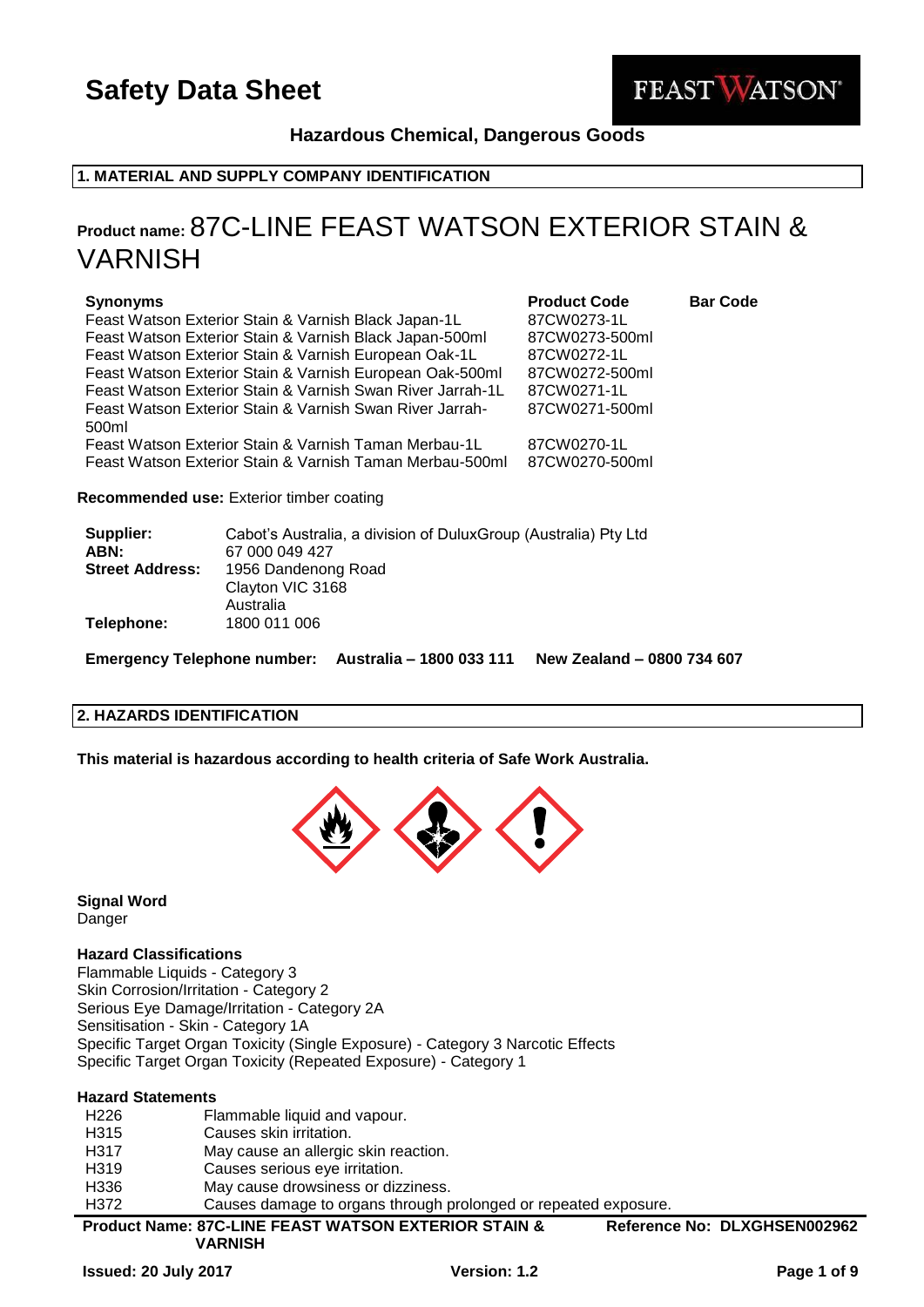

#### **Prevention Precautionary Statements**

- P102 Keep out of reach of children.
- P103 Read label before use.
- P210 Keep away from heat/sparks/open flames/hot surfaces. No smoking.
- P233 Keep container tightly closed.
- P240 Ground/bond container and receiving equipment.
- P241 Use explosion-proof electrical, ventilating, lighting and all other equipment.
- P242 Use only non-sparking tools.
- P243 Take precautionary measures against static discharge.
- P260 Do not breathe dust, fume, gas, mist, vapours or spray.
- P264 Wash hands, face and all exposed skin thoroughly after handling.
- P270 Do not eat, drink or smoke when using this product.
- P271 Use only outdoors or in a well-ventilated area.
- P272 Contaminated work clothing should not be allowed out of the workplace.
- P280 Wear protective clothing, gloves, eye/face protection and suitable respirator.

#### **Response Precautionary Statements**

| P <sub>101</sub> | If medical advice is needed, have product container or label at hand.              |
|------------------|------------------------------------------------------------------------------------|
| P303+P361+P353   | IF ON SKIN (or hair): Remove/Take off immediately all contaminated clothing. Rinse |
|                  | skin with water/shower.                                                            |
| P304+P340        | IF INHALED: Remove victim to fresh air and keep at rest in a position comfortable  |
|                  | for breathing.                                                                     |
| P305+P351+P338   | IF IN EYES: Rinse cautiously with water for several minutes. Remove contact        |
|                  | lenses, if present and easy to do. Continue rinsing.                               |
| P312             | Call a POISON CENTER or doctor/physician if you feel unwell.                       |
| P333+P313        | If skin irritation or rash occurs: Get medical advice/attention.                   |
| P337+P313        | If eye irritation persists: Get medical advice/attention.                          |
| P362             | Take off contaminated clothing and wash before reuse.                              |
|                  |                                                                                    |

#### **Storage Precautionary Statements**

P403+P233 Store in a well-ventilated place. Keep container tightly closed. P405 Store locked up.

#### **Disposal Precautionary Statement**

P501 Dispose of contents/container in accordance with local, regional, national and international regulations.

#### **Poison Schedule:** Not Applicable

## **DANGEROUS GOOD CLASSIFICATION**

Classified as Dangerous Goods by the criteria of the "Australian Code for the Transport of Dangerous Goods by Road & Rail" and the "New Zealand NZS5433: Transport of Dangerous Goods on Land".

#### **Dangerous Goods Class:** 3

| 3. COMPOSITION INFORMATION                  |            |                   |
|---------------------------------------------|------------|-------------------|
| <b>CHEMICAL ENTITY</b>                      | CAS NO     | <b>PROPORTION</b> |
| Naphtha (petroleum), light aromatic         | 64742-95-6 | 10-30 $% (w/w)$   |
| Naphtha, petroleum, hydrodesulfurized heavy | 64742-82-1 | 30-60 $% (w/w)$   |
| Xylene                                      | 1330-20-7  | 1-10 $%$ (w/w)    |
| Ingredients determined to be Non-Hazardous  |            | <b>Balance</b>    |
|                                             |            | 100%              |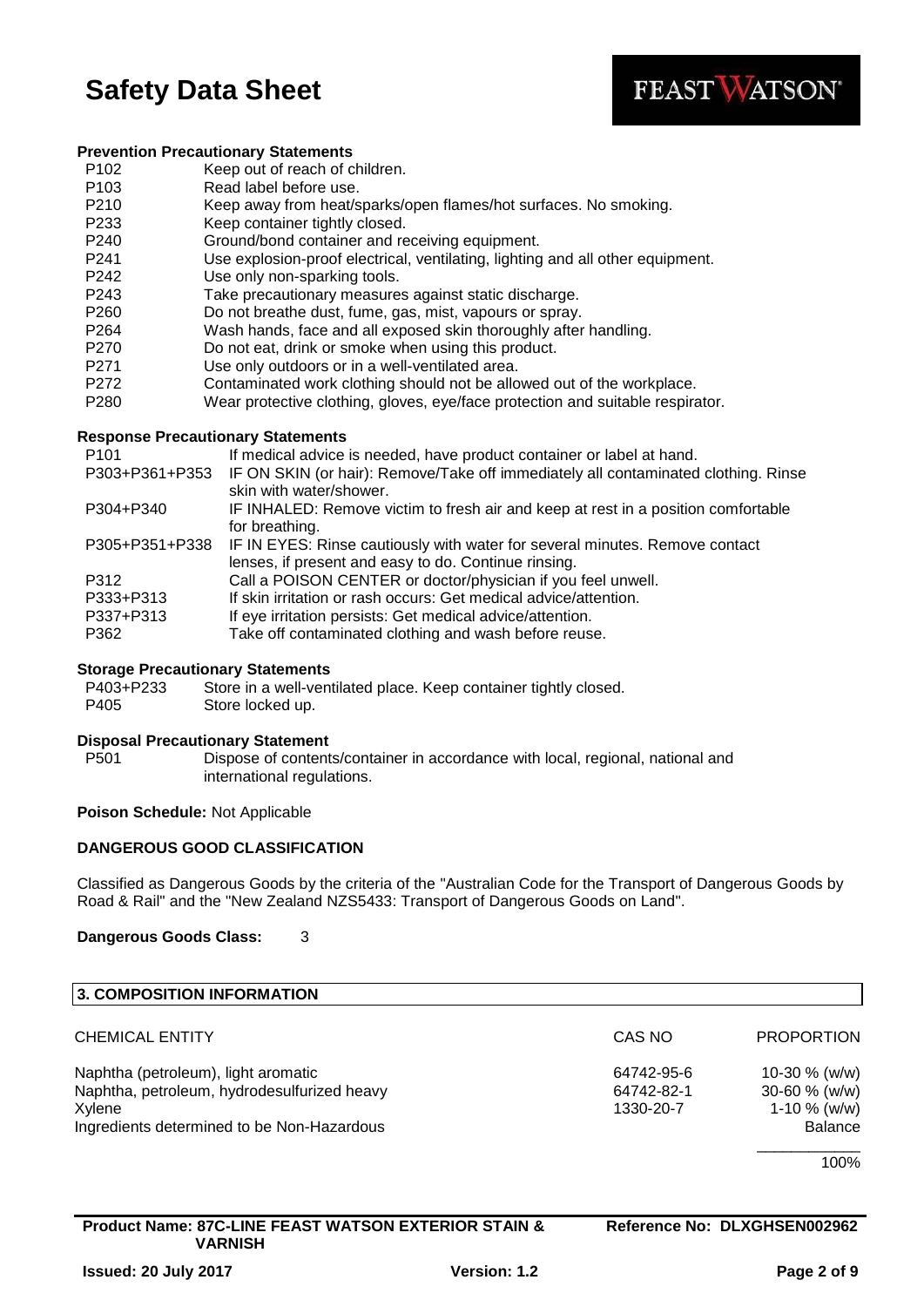

## **4. FIRST AID MEASURES**

If poisoning occurs, contact a doctor or Poisons Information Centre (Phone Australia 131 126, New Zealand 0800 764 766).

**Inhalation:** Remove victim from exposure - avoid becoming a casualty. Remove contaminated clothing and loosen remaining clothing. Allow patient to assume most comfortable position and keep warm. Keep at rest until fully recovered. Seek medical advice if effects persist.

**Skin Contact:** Effects may be delayed. If skin or hair contact occurs, immediately remove contaminated clothing and flush skin and hair with running water. Continue flushing with water until advised to stop by the Poisons Information Centre or a Doctor; or for 15 minutes and transport to Doctor or Hospital. For gross contamination, immediately drench with water and remove clothing. Continue to flush skin and hair with plenty of water (and soap if material is insoluble). For skin burns, cover with a clean, dry dressing until medical help is available. If blistering occurs, do NOT break blisters. If swelling, redness, blistering, or irritation occurs seek medical assistance.

**Eye contact:** If in eyes, hold eyelids apart and flush the eyes continuously with running water. Continue flushing until advised to stop by the Poisons Information Centre or a Doctor; or for at least 15 minutes and transport to Doctor or Hospital.

**Ingestion:** Rinse mouth with water. If swallowed, do NOT induce vomiting. Give a glass of water to drink. Never give anything by the mouth to an unconscious patient. If vomiting occurs give further water. Seek medical advice.

**PPE for First Aiders:** Wear safety shoes, overalls, gloves, safety glasses, respirator. Use with adequate ventilation. If inhalation risk exists wear organic vapour/particulate respirator meeting the requirements of AS/NZS 1715 and AS/NZS 1716. Available information suggests that gloves made from nitrile rubber should be suitable for intermittent contact. However, due to variations in glove construction and local conditions, the user should make a final assessment. Always wash hands before smoking, eating, drinking or using the toilet. Wash contaminated clothing and other protective equipment before storing or re-using.

**Notes to physician:** Treat symptomatically. Effects may be delayed.

## **5. FIRE FIGHTING MEASURES**

#### **Hazchem Code:** •3Y

**Suitable extinguishing media:** If material is involved in a fire use alcohol resistant foam or dry agent (carbon dioxide, dry chemical powder).

**Specific hazards:** Flammable liquid and vapour. May form flammable vapour mixtures with air. Flameproof equipment necessary in area where this chemical is being used. Nearby equipment must be earthed. Electrical requirements for work area should be assessed according to AS3000. Vapour may travel a considerable distance to source of ignition and flash back. Avoid all ignition sources. All potential sources of ignition (open flames, pilot lights, furnaces, spark producing switches and electrical equipment etc) must be eliminated both in and near the work area. Do NOT smoke.

**Fire fighting further advice:** Heating can cause expansion or decomposition leading to violent rupture of containers. If safe to do so, remove containers from path of fire. Keep containers cool with water spray. On burning or decomposing may emit toxic fumes. Fire fighters to wear self-contained breathing apparatus and suitable protective clothing if risk of exposure to vapour or products of combustion or decomposition.

#### **6. ACCIDENTAL RELEASE MEASURES**

#### **SMALL SPILLS**

Wear protective equipment to prevent skin and eye contamination. Avoid inhalation of vapours or dust. Wipe up

**Reference No: DLXGHSEN002962**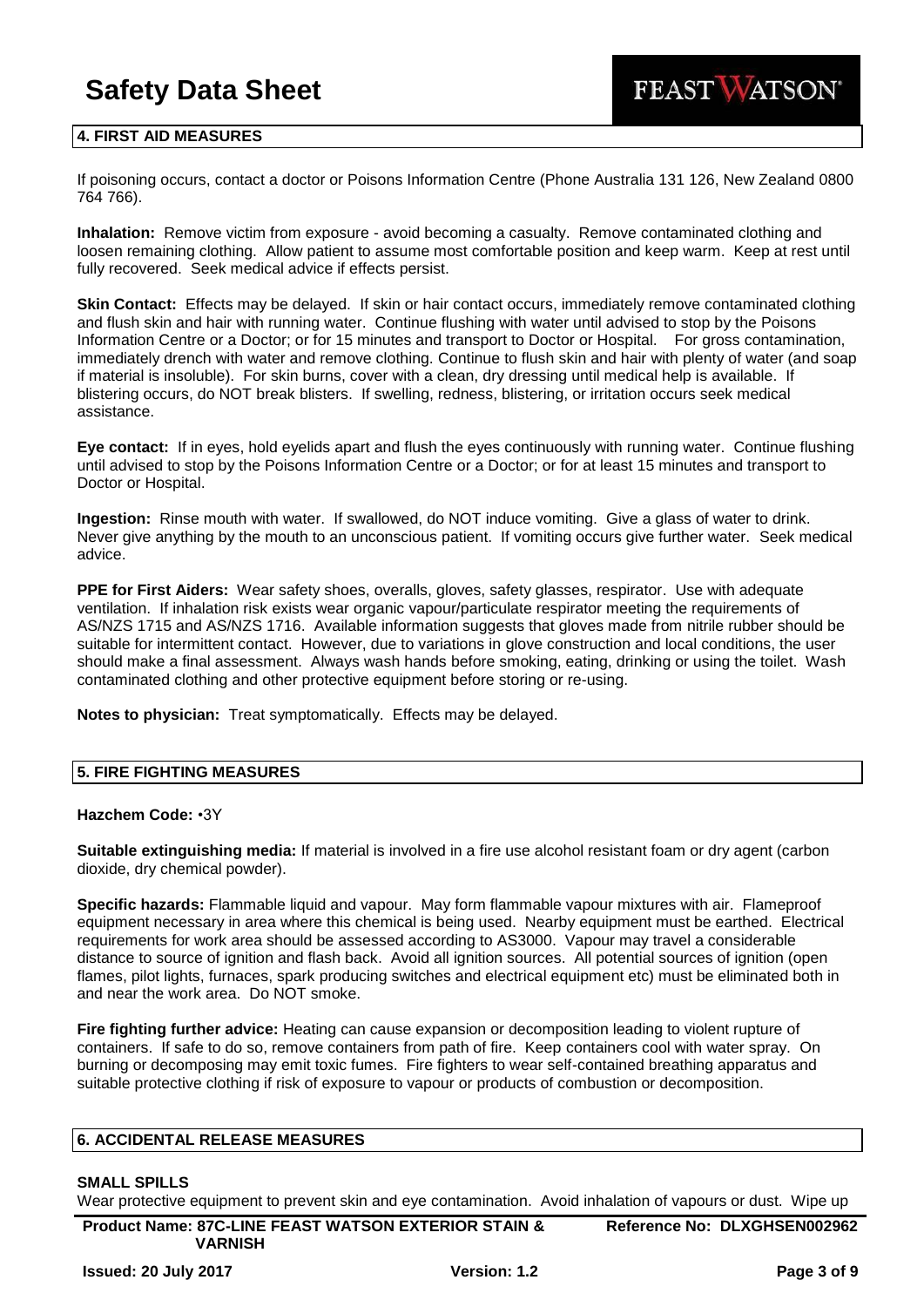

with absorbent (clean rag or paper towels). Collect and seal in properly labelled containers or drums for disposal.

## **LARGE SPILLS**

If safe to do so, shut off all possible sources of ignition. Clear area of all unprotected personnel. Slippery when spilt. Avoid accidents, clean up immediately. Wear protective equipment to prevent skin and eye contamination and the inhalation of vapours. Work up wind or increase ventilation. Contain - prevent run off into drains and waterways. Use absorbent (soil, sand or other inert material). Use a spark-free shovel. Collect and seal in properly labelled containers or drums for disposal. If contamination of crops, sewers or waterways has occurred advise local emergency services.

#### **Dangerous Goods - Initial Emergency Response Guide No:** 14

#### **7. HANDLING AND STORAGE**

**Handling:** Avoid eye contact and skin contact. Avoid inhalation of vapour, mist or aerosols.

**Storage:** Store in a cool, dry, well-ventilated place and out of direct sunlight. Store away from foodstuffs. Store away from incompatible materials described in Section 10. Store away from sources of heat and/or ignition. Store locked up. Keep container standing upright. Keep containers closed when not in use - check regularly for leaks.

This material is classified as a Class 3 Flammable Liquid as per the criteria of the "Australian Code for the Transport of Dangerous Goods by Road & Rail" and/or the "New Zealand NZS5433: Transport of Dangerous Goods on Land" and must be stored in accordance with the relevant regulations.

## **8. EXPOSURE CONTROLS / PERSONAL PROTECTION**

#### **National occupational exposure limits:**

|        | TWA |       | <b>STEL</b> |       | <b>NOTICES</b> |
|--------|-----|-------|-------------|-------|----------------|
|        | ppm | mg/m3 | ppm         | mg/m3 |                |
| Xylene | 80  | 350   | 150         | 655   |                |

As published by Safe Work Australia.

TWA - The time-weighted average airborne concentration over an eight-hour working day, for a five-day working week over an entire working life.

STEL (Short Term Exposure Limit) - the average airborne concentration over a 15 minute period which should not be exceeded at any time during a normal eight-hour workday.

These Exposure Standards are guides to be used in the control of occupational health hazards. All atmospheric contamination should be kept too as low a level as is workable. These exposure standards should not be used as fine dividing lines between safe and dangerous concentrations of chemicals. They are not a measure of relative toxicity.

If the directions for use on the product label are followed, exposure of individuals using the product should not exceed the above standard. The standard was created for workers who are routinely, potentially exposed during product manufacture.

**Biological Limit Values:** As per the "National Model Regulations for the Control of Workplace Hazardous Substances (Safe Work Australia)" the ingredients in this material do not have a Biological Limit Allocated.

**Engineering Measures:** Ensure ventilation is adequate to maintain air concentrations below Exposure Standards. Use only in well ventilated areas. Use with local exhaust ventilation or while wearing appropriate respirator. Vapour heavier than air - prevent concentration in hollows or sumps. Do NOT enter confined spaces

| <b>Product Name: 87C-LINE FEAST WATSON EXTERIOR STAIN &amp;</b> | Reference No: DLXGHSEN002962 |
|-----------------------------------------------------------------|------------------------------|
| <b>VARNISH</b>                                                  |                              |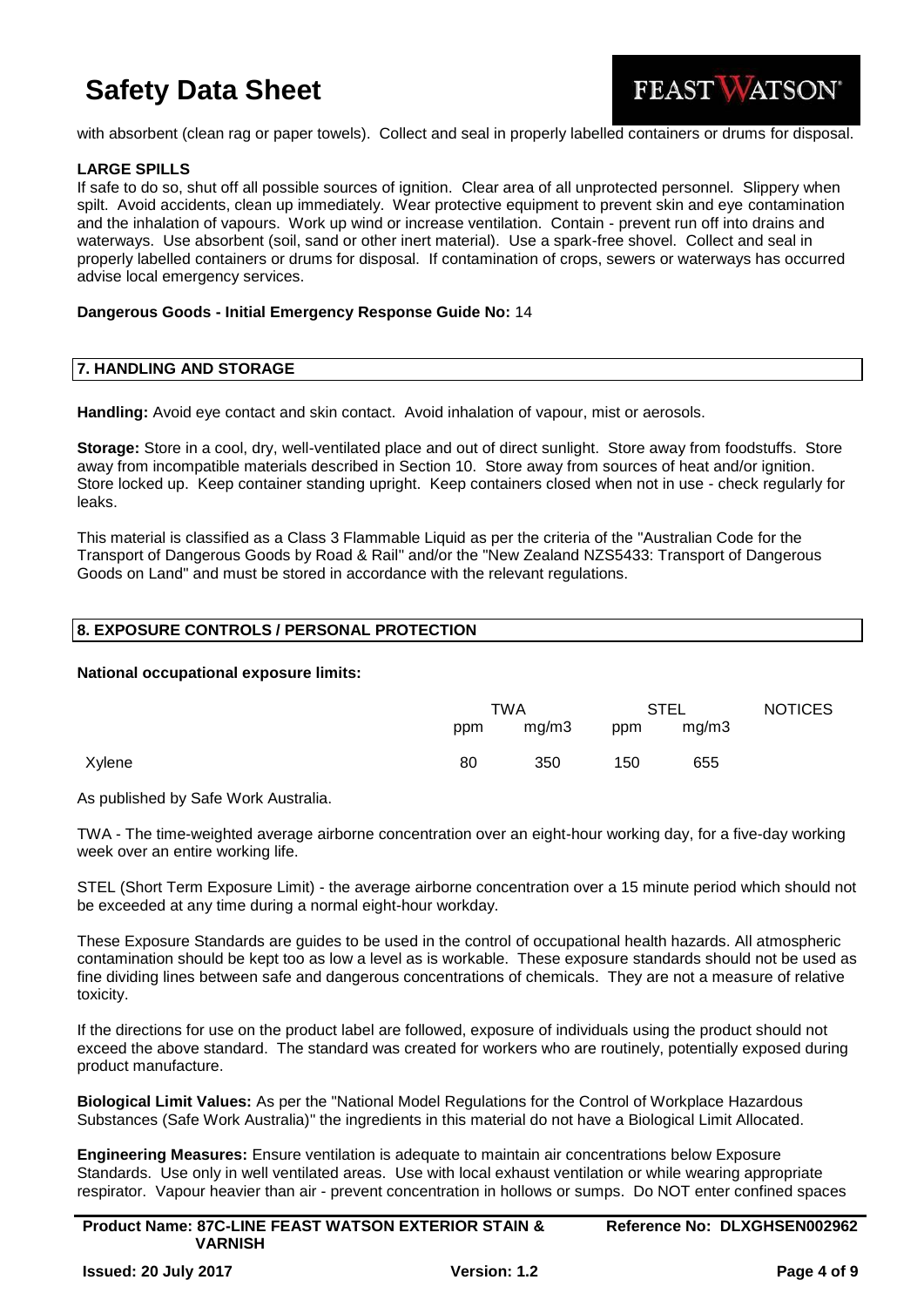

where vapour may have collected.

**Personal Protection Equipment:** SAFETY SHOES, OVERALLS, GLOVES, SAFETY GLASSES, RESPIRATOR.

Wear safety shoes, overalls, gloves, safety glasses, respirator. Use with adequate ventilation. If inhalation risk exists wear organic vapour/particulate respirator meeting the requirements of AS/NZS 1715 and AS/NZS 1716. Available information suggests that gloves made from nitrile rubber should be suitable for intermittent contact. However, due to variations in glove construction and local conditions, the user should make a final assessment. Always wash hands before smoking, eating, drinking or using the toilet. Wash contaminated clothing and other protective equipment before storing or re-using.

**Hygiene measures:** Keep away from food, drink and animal feeding stuffs. When using do not eat, drink or smoke. Wash hands prior to eating, drinking or smoking. Avoid contact with clothing. Avoid eye contact and skin contact. Avoid inhalation of vapour, mist or aerosols. Ensure that eyewash stations and safety showers are close to the workstation location.

## **9. PHYSICAL AND CHEMICAL PROPERTIES**

| Form:   | Liquid  |
|---------|---------|
| Colour: | Various |
| Odour:  | Solvent |

**Solubility:** Insoluble in water **Specific Gravity (20 °C):** 0.94 **Relative Vapour Density (air=1):** >1 **Vapour Pressure (20 °C):** N Av **Flash Point (°C):** Approx. 35 **Flammability Limits (%):** N Av **Autoignition Temperature (°C):** N Av **Melting Point/Range (°C):** N Av **Boiling Point/Range (°C):** N Av **pH:** N App **Viscosity:**  $>21$  mm2/sec @ 40 oC **Total VOC (g/Litre):** N Av

(Typical values only - consult specification sheet)  $N Av = Not available, N App = Not applicable$ 

## **10. STABILITY AND REACTIVITY**

**Chemical stability:** This material is thermally stable when stored and used as directed.

**Conditions to avoid:** Elevated temperatures and sources of ignition.

**Incompatible materials:** Oxidising agents.

**Hazardous decomposition products:** Oxides of carbon and nitrogen, smoke and other toxic fumes.

**Hazardous reactions:** No known hazardous reactions.

## **11. TOXICOLOGICAL INFORMATION**

No adverse health effects expected if the product is handled in accordance with this Safety Data Sheet and the product label. Symptoms or effects that may arise if the product is mishandled and overexposure occurs are: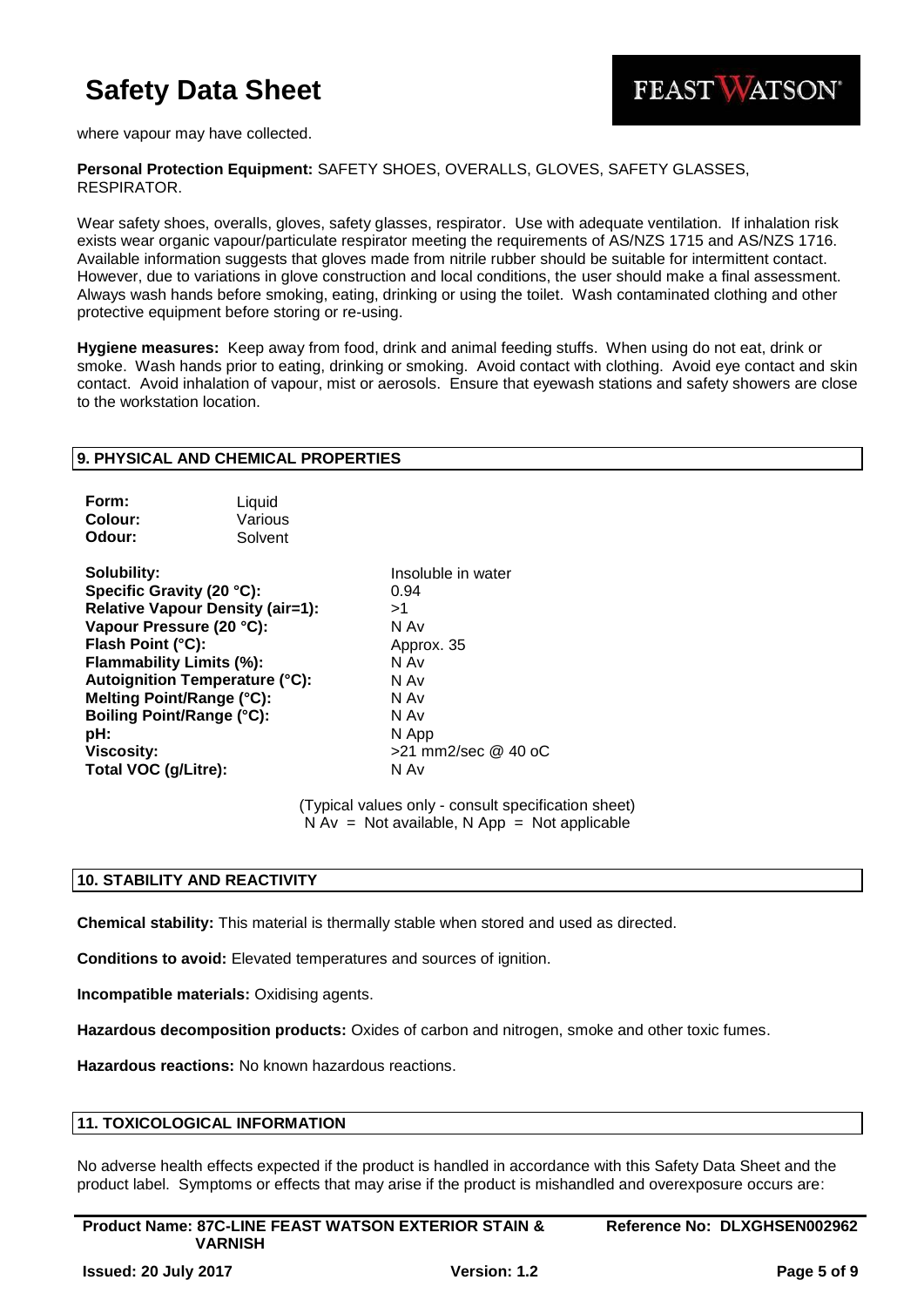

## **Acute Effects**

**Inhalation:** Material may be an irritant to mucous membranes and respiratory tract. Inhalation of vapour can result in headaches, dizziness and possible nausea. Inhalation of high concentrations can produce central nervous system depression, which can lead to loss of co-ordination, impaired judgement and if exposure is prolonged, unconsciousness.

**Skin contact:** Contact with skin will result in irritation. A skin sensitiser. Repeated or prolonged skin contact may lead to allergic contact dermatitis.

**Ingestion:** Swallowing can result in nausea, vomiting and irritation of the gastrointestinal tract.

**Eye contact:** An eye irritant.

#### **Acute toxicity**

**Inhalation:** This material has been classified as non-hazardous. Acute toxicity estimate (based on ingredients): LC50 > 20.0 mg/L for vapours or LC50 > 5.0 mg/L for dust and mist or LC50 > 20,000 ppm for gas

**Skin contact:** This material has been classified as non-hazardous. Acute toxicity estimate (based on ingredients): >2,000 mg/Kg bw

**Ingestion:** This material has been classified as non-hazardous. Acute toxicity estimate (based on ingredients): >2,000 mg/Kg bw

**Corrosion/Irritancy:** Eye: this material has been classified as a Category 2A Hazard (reversible effects to eyes). Skin: this material has been classified as a Category 2 Hazard (reversible effects to skin).

**Sensitisation:** Inhalation: this material has been classified as not a respiratory sensitiser. Skin: this material has been classified as a Category 1A Hazard (skin sensitiser).

**Aspiration hazard:** This material has been classified as non-hazardous.

**Specific target organ toxicity (single exposure):** This material has been classified as a Category 3 Hazard. Exposure via inhalation may result in depression of the central nervous system.

#### **Chronic Toxicity**

**Mutagenicity:** This material has been classified as non-hazardous.

**Carcinogenicity:** This material has been classified as non-hazardous.

**Reproductive toxicity (including via lactation):** This material has been classified as non-hazardous.

**Specific target organ toxicity (repeat exposure):** This material has been classified as a Category 1 Hazard. Exposure via inhalation may result in harm to the CNS.

## **12. ECOLOGICAL INFORMATION**

Avoid contaminating waterways.

**Acute aquatic hazard:** This material has been classified as non-hazardous. Acute toxicity estimate (based on ingredients): >100 mg/L

**Long-term aquatic hazard:** This material has been classified as a Category Chronic 2 Hazard. Non-rapidly or rapidly degradable substance for which there are adequate chronic toxicity data available OR in the absence of chronic toxicity data, Acute toxicity estimate (based on ingredients): 1 - 10 mg/L, where the substance is not rapidly degradable and/or BCF  $\geq$  500 and/or log Kow  $\geq$  4.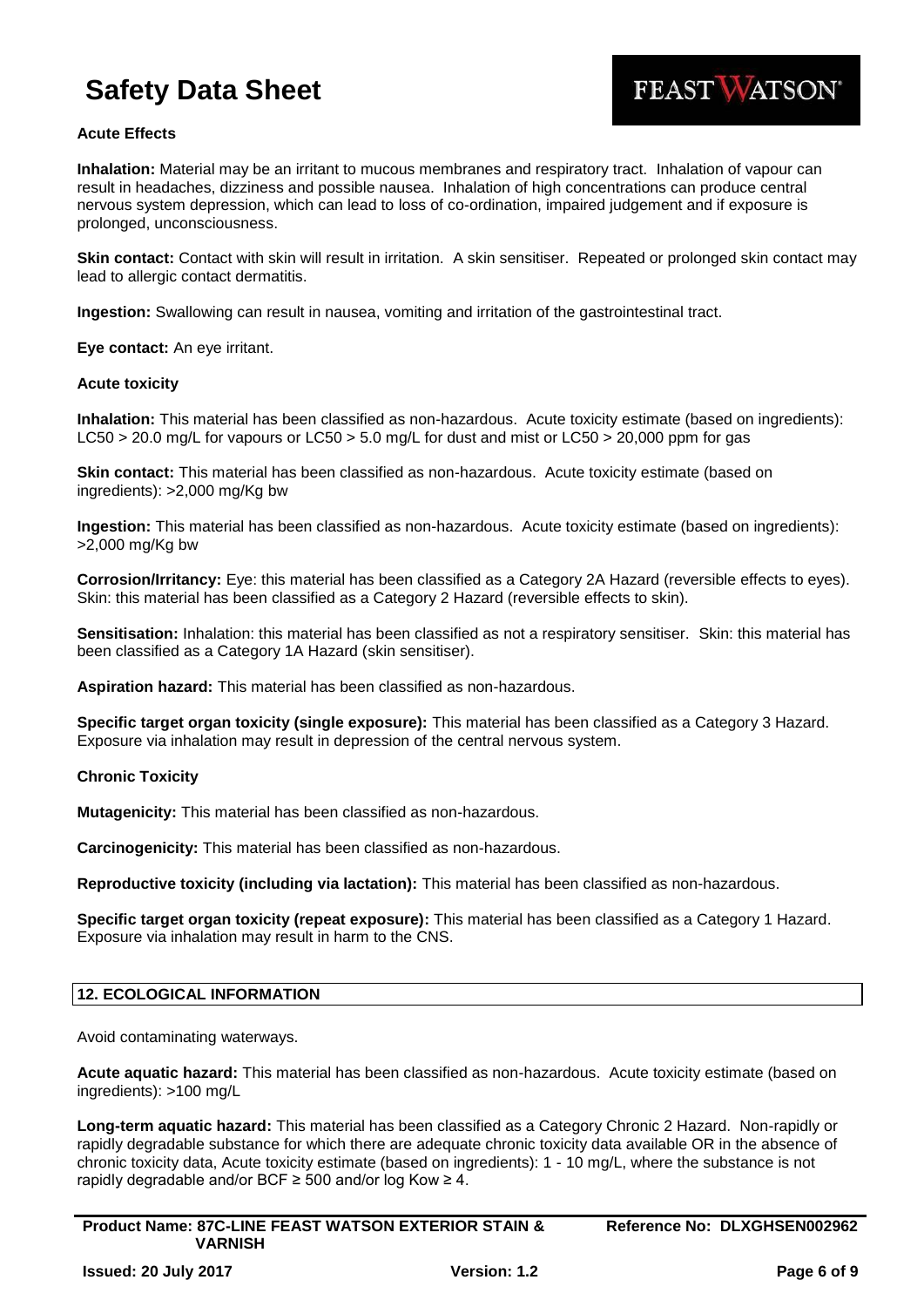

**Ecotoxicity:** No information available.

**Persistence and degradability:** No information available.

**Bioaccumulative potential:** No information available.

**Mobility:** No information available.

## **13. DISPOSAL CONSIDERATIONS**

Persons conducting disposal, recycling or reclamation activities should ensure that appropriate personal protection equipment is used, see "Section 8. Exposure Controls and Personal Protection" of this SDS.

If possible material and its container should be recycled. If material or container cannot be recycled, dispose in accordance with local, regional, national and international Regulations.

## **14. TRANSPORT INFORMATION**

## **ROAD AND RAIL TRANSPORT**

Classified as Dangerous Goods by the criteria of the "Australian Code for the Transport of Dangerous Goods by Road & Rail" and the "New Zealand NZS5433: Transport of Dangerous Goods on Land".



**UN No:** 1263 **Dangerous Goods Class:** 3 **Packing Group:** III **Hazchem Code:** •3Y **Emergency Response Guide No:** 14

**Proper Shipping Name:** PAINT

**Segregation Dangerous Goods:** Not to be loaded with explosives (Class 1), flammable gases (Class 2.1), if both are in bulk, toxic gases (Class 2.3), spontaneously combustible substances (Class 4.2), oxidising agents (Class 5.1), organic peroxides (Class 5.2), toxic substances (Class 6.1), infectious substances (Class 6.2) or radioactive substances (Class 7). Exemptions may apply.

#### **MARINE TRANSPORT**

Classified as Dangerous Goods by the criteria of the International Maritime Dangerous Goods Code (IMDG Code) for transport by sea. This material is classified as a Marine Pollutant (P) according to the International Maritime Dangerous Goods Code.



| UN No:                        | 1263  |
|-------------------------------|-------|
| <b>Dangerous Goods Class:</b> | 3     |
| <b>Packing Group:</b>         | Ш     |
| <b>Proper Shipping Name:</b>  | PAINT |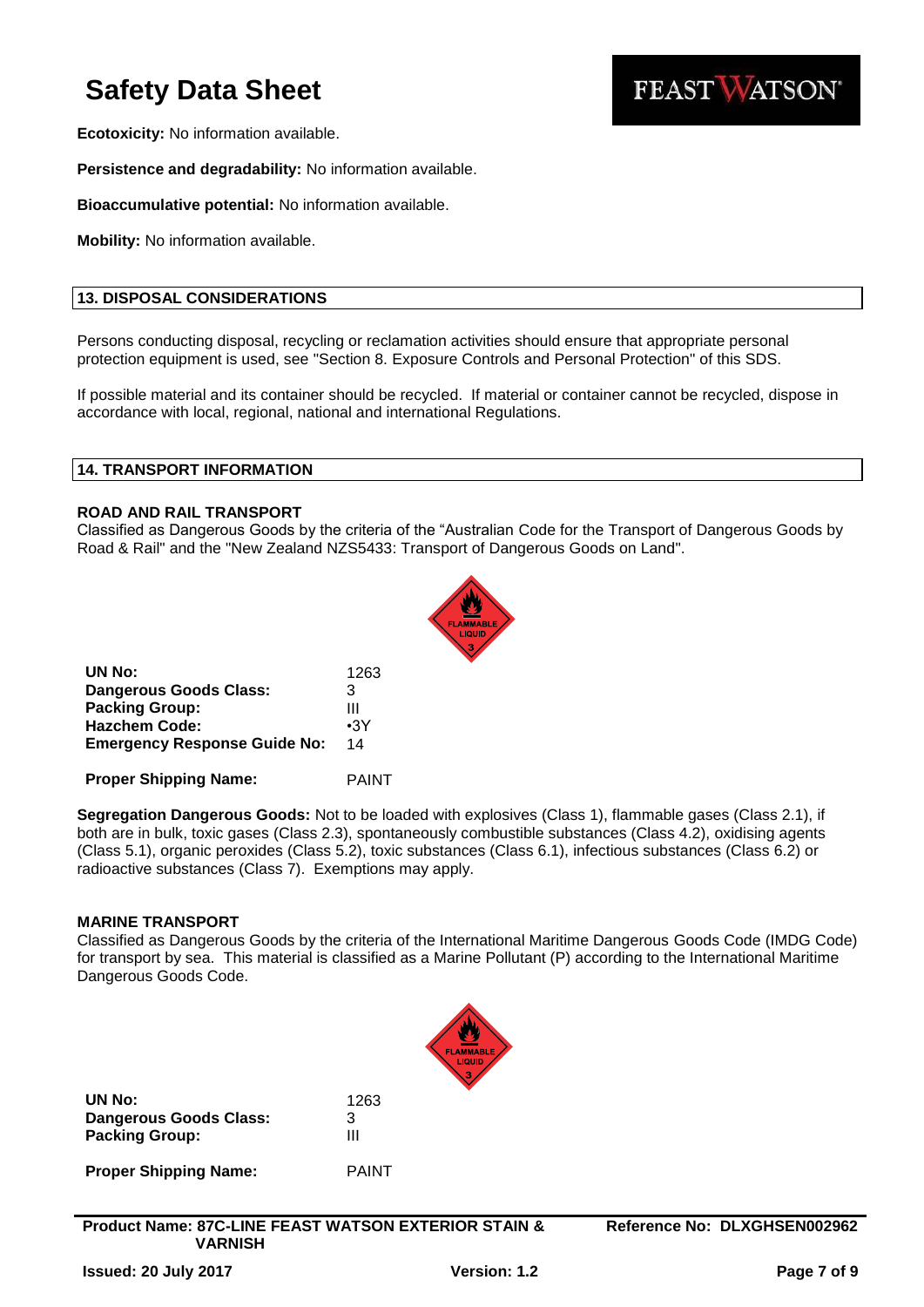

## **AIR TRANSPORT**

Classified as Dangerous Goods by the criteria of the International Air Transport Association (IATA) Dangerous Goods Regulations for transport by air.



**UN No:** 1263 **Dangerous Goods Class:** 3 **Packing Group:** III

**Proper Shipping Name:** PAINT

## **15. REGULATORY INFORMATION**

#### **This material is not subject to the following international agreements:**

Montreal Protocol (Ozone depleting substances) The Stockholm Convention (Persistent Organic Pollutants) The Rotterdam Convention (Prior Informed Consent)

## **This material is subject to the following international agreements:**

Basel Convention (Hazardous Waste)

• Wastes from production, formulation and use of inks, dyes, pigments, paints, lacquers, varnish

International Convention for the Prevention of Pollution from Ships (MARPOL)

• Annex III - Harmful Substances carried in Packaged Form

#### **This material/constituent(s) is covered by the following requirements:**

• All components of this product are listed on or exempt from the Australian Inventory of Chemical Substances (AICS).

• All components of this product are listed on or exempt from the New Zealand Inventory of Chemical (NZIoC).

**HSNO Group Standard:** HSR002662 - Surface Coatings and Colourants (Flammable) Group Standard 2006

#### **16. OTHER INFORMATION**

Reason for issue: Minor text changes

This Safety Data Sheet has been prepared by Chemical Data Services Pty Ltd (chemdata.com.au) on behalf of its client.

Safety Data Sheets are updated frequently. Please ensure that you have a current copy.

This SDS summarises at the date of issue our best knowledge of the health and safety hazard information of the product, and in particular how to safely handle and use the product in the workplace. Since DuluxGroup (Australia) Pty Ltd and DuluxGroup (New Zealand) Pty Ltd cannot anticipate or control the conditions under which the product may be used, each user must, prior to usage, review this SDS in the context of how the user intends to handle and use the product in the workplace.

If clarification or further information is needed to ensure that an appropriate assessment can be made, the user should contact this company.